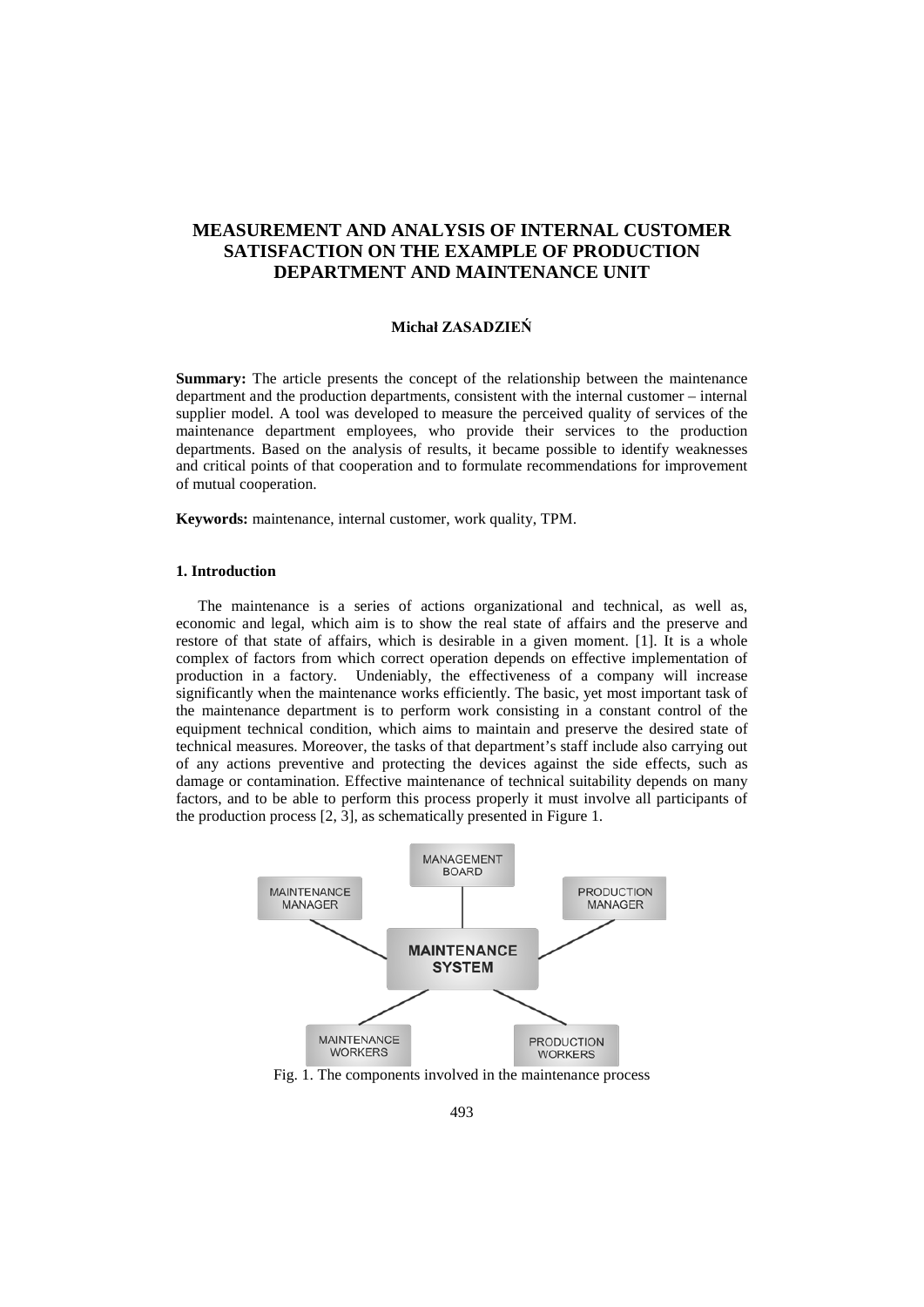The various processes in the organization are performed by its personnel, who take various actions and activities that are required for a given workstation. All of these processes are interrelated and constitute a kind of chain of internal customers, in which each member of the organization uses the services or goods provided by other employees. This approach is called a process approach, in which each employee must fulfill three roles: supplier, customer and contractor. This phenomenon is illustrated in Figure 2, where the value chain is presented.



Fig. 2. Internal and external customer [3]

The value chain starts with an external supplier passing through internal clients and ends with an external client. In this approach, the internal customer satisfaction translates directly into the internal customer satisfaction with the goods or services [3].

A practical reflection of such the relationship is cooperation between the maintenance and the production departments. According to the assumptions of continuous improvement contained in the ISO 9000 series and the modern concepts of maintenance management, every employee of an organization should be involved in the maintenance process and strive to continually improve it. Therefore, it appears advisable to measure the perceived quality of services provided by the maintenance department to the production departments. So that the picture resulting from that could be fuller the method presented below also involves measuring of the perceived assessment of the possibility of performing work by maintenance employees.

The maintenance department work quality testing was performed in a company being a leading company in the steel market. The products supplied by that organization are made mostly of alloy, stainless steel, galvanized and copper coated steel and aluminum. The production consists in the fact that the finished materials are cut and shaped into the appropriate elements. For example, flat and long products are manufactured of aluminum, while pipes and hollow profiles, rods and other equipment are manufactured of stainless steel. The products made of steel include plates, beams and construction products. The stock of machines of the organization in question includes, among others, prefeeders, feeding and receiving rolls, guillotine shears, knife cages, tapes feeding and receiving trolleys, S-blocks, finished tapes winders, trestles, orgapacks (binding of the finished products with a steel tape), carousels, turntables and cranes, forklifts and balances. The company employs 68 employees of the production line and 56 "other" employees (among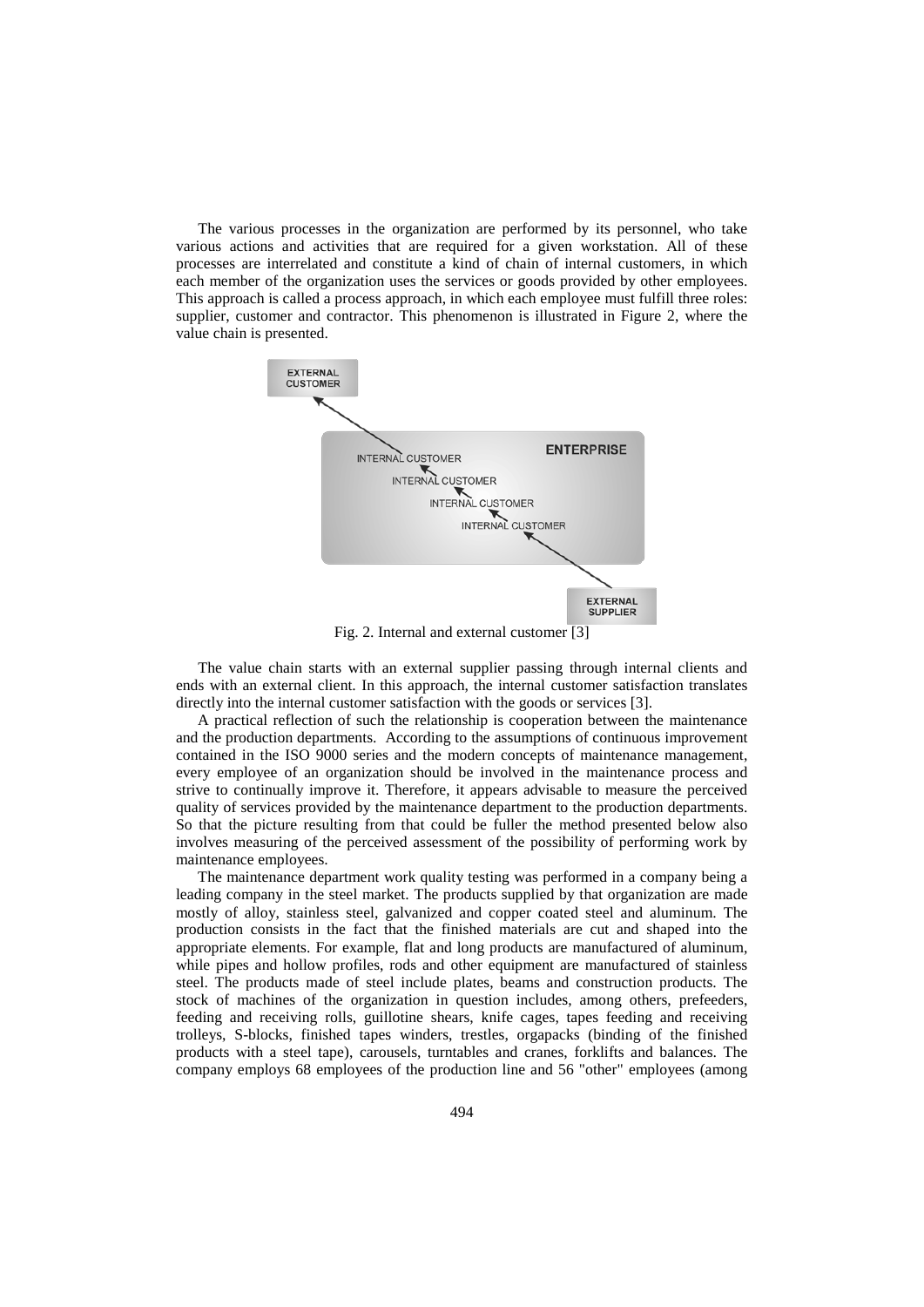other: administrative staff, quality and control department, sales and human resources). While the maintenance department employees are employed by an external company, and their number in the examined organization is dependent on current needs [5].

### **2. Research methodology**

The presented method, in its part research, involves measurement of the internal customer satisfaction, which is the production department, and the maintenance department capabilities measurement. Summary and confronting of the two results, explained the perception of work of the maintenance services in relation to the tasks performed by them, which helped to determine the quality and efficiency of the work [6]. The researches were carried out using two survey forms: one for employees of the production departments, and one for the maintenance department employees. Topics of questions of both surveys focused in the following areas: timeliness of repairs, information flow and work culture. Table 1 shows all topics included in the survey forms.

| <b>Production</b>                                                                 | <b>Maintenance</b> |                                                                                                                                                                   |  |  |
|-----------------------------------------------------------------------------------|--------------------|-------------------------------------------------------------------------------------------------------------------------------------------------------------------|--|--|
| 1. Are repairs/overhauls conducted in due<br>time?                                |                    | 1. Does a condition of work place hinder<br>carrying out machines overhaul?                                                                                       |  |  |
| 2. Is repair/overhaul time satisfactory?                                          |                    | 2. Does the position of a machine in<br>production hall allow for easy access to<br>them during the machine repairs<br><b>or</b><br>overhauls?                    |  |  |
| 3. Are maintenance workers always<br>available?                                   |                    | β. Are there any mechanical failures which<br>are a consequence of bad use of machines<br>by workers of production department?                                    |  |  |
| 4. Is the time of waiting for maintenance<br>worker satisfactory?                 |                    | 4. Is the description of mechanical failure<br>prepared properly by a worker?                                                                                     |  |  |
| 5. Do machines after repairs work<br>satisfactorily?                              |                    | 5. Does it happen that a mechanical failure is<br>reported in other way than according to<br>the procedures?                                                      |  |  |
| 6. Are corrections necessary after the<br>repairs?                                |                    | 5. Are there problems reported which should<br>not be solved by traffic maintenance<br>department?                                                                |  |  |
| 7. Is a place of work after the conducted<br>repair left clean?                   |                    | 7. Is there a correct and precise report of all<br>failures?                                                                                                      |  |  |
| 8. Are all reported defects diagnosed fast by $\beta$ .<br>maintenance workers?   |                    | Is it obvious who to contact with in<br>of<br>department<br>production<br>in<br>case<br>occurrence of problems when removing<br>the failure or in case of repair? |  |  |
| 9. Do maintenance staff inform about delays $\beta$ .<br>of deadlines in repairs? |                    | Are there situations in which due to a<br>superior's decisions, the date of planned<br>repair/overhauls is postponed?                                             |  |  |
| 10. Are the causes of defects described<br>correctly by maintenance workers?      |                    | 10. Are TM workers asked for advice in terms<br>of the order of removing failures in case<br>of<br>failures<br>of<br>occurrence<br>many<br>simultaneously?        |  |  |

Tab. 1. Topics raised in the research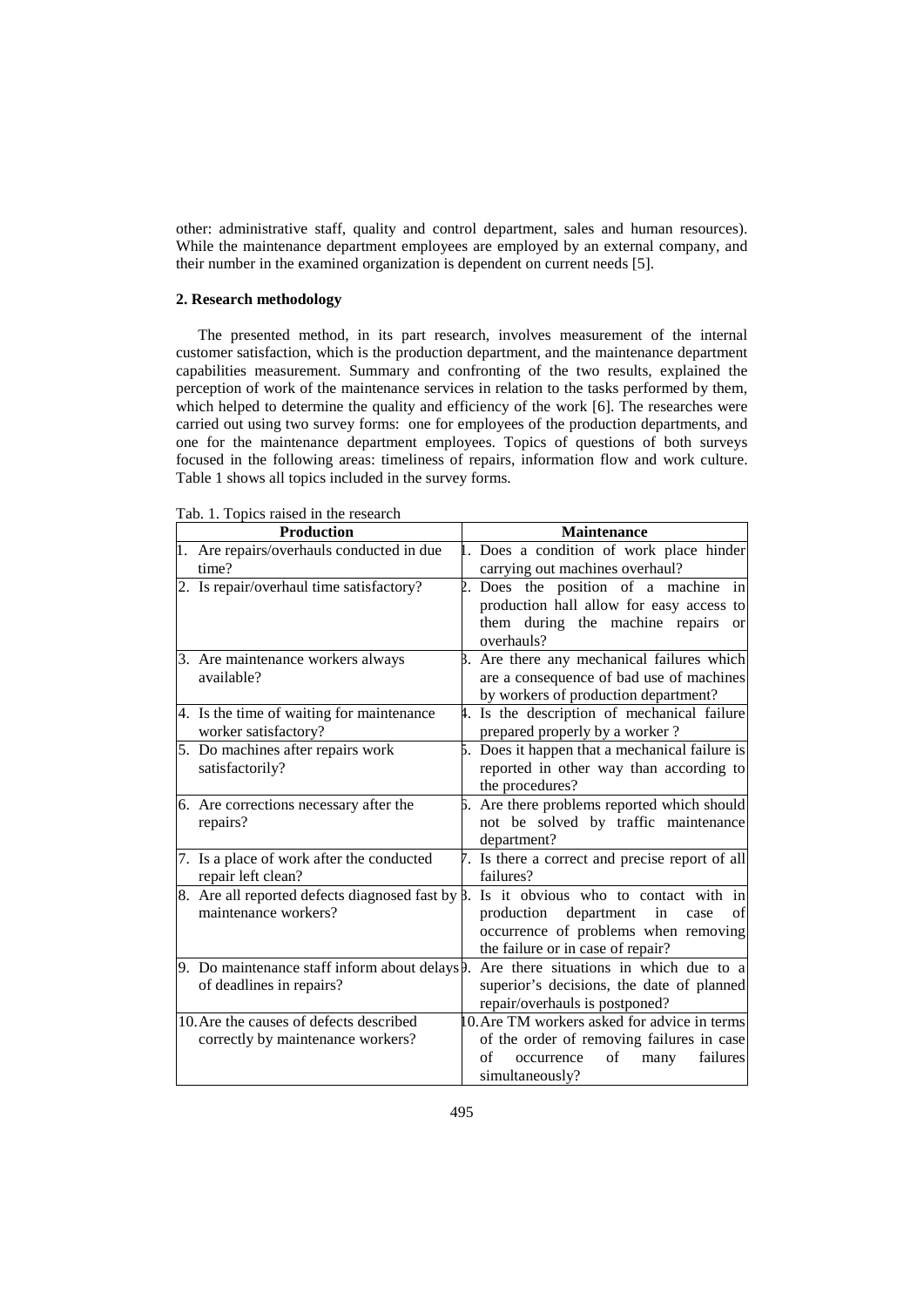| $\sigma$ and $\sigma$ . The probability of $\sigma$ in the $\sigma$ |                                                                                              |
|---------------------------------------------------------------------|----------------------------------------------------------------------------------------------|
| 11.Is information about delays in repairs                           | 1. Do production department workers require                                                  |
| provided?                                                           | too precise information about the course                                                     |
|                                                                     | of repair/overhaul?                                                                          |
| 12. Is the date of removing a defect                                | 12.Do conditions in the production hall                                                      |
| provided?                                                           | (noise, temperature, humidity) hinder the                                                    |
|                                                                     | work during repair/overhauls?                                                                |
| 13. Is information about planned overhauls                          | 13.Is there pressure on the performance of                                                   |
| provided?                                                           | repairs/overhauls in a short time at quality                                                 |
|                                                                     | of repair's expenses?                                                                        |
| 14. Do maintenance workers look after order                         | 14.Do<br>the<br>personal<br>between<br>aversions                                             |
| turning work?                                                       | production<br>$\mathrm{of}$<br>and<br>traffic<br>workers                                     |
|                                                                     | maintenance departments influence on                                                         |
|                                                                     | affectivity of preformed repairs<br>and                                                      |
|                                                                     | overhauls?                                                                                   |
| 15. Do traffic maintenance workers disturb                          | 15. Are there enough TM workers to fulfil                                                    |
| other workers' work?                                                | their duties?                                                                                |
| 16. Do traffic maintenance workers dress                            | 16. Do production department workers disturb                                                 |
| neatly?                                                             | work during performed repairs/overhauls?                                                     |
| 17. Is there a possibility to choose a scope of                     | 17.Do TM workers have good and efficient                                                     |
| repair e.g. between fast repair (makeshift)                         | tools?                                                                                       |
| and solid repair (long term)?                                       |                                                                                              |
|                                                                     | 18. Do maintenance workers have proper and 8. Are documents connected with preformed         |
| efficient tools?                                                    | repairs/overhauls legible and easy to fill                                                   |
|                                                                     | them in?                                                                                     |
| 19. Are documents connected with the                                | 19.Is the improvement of TM workers'                                                         |
| performance of repairs/overhauls legible                            | qualifications adequate to accomplishment                                                    |
| and easy to fill them in?                                           | of tasks prepared for them?                                                                  |
| 20. Are document for reporting repairs                              | 20. Are production workers well mannered in                                                  |
| available?                                                          | contacts with TM workers?                                                                    |
|                                                                     | 21. Are workers familiar with a procedure of $\beta$ 1. Is the time of implementation of the |
| reporting and acceptance of repair?                                 | procedure related to the ordering of spare                                                   |
|                                                                     | parts satisfactory?                                                                          |
| 22. Are documents concerning repairs                                | 22. Are procedures connected with ordering                                                   |
| subjected to be lost?                                               | parts easy to do?                                                                            |
| 23. Are maintenance workers competent?                              | 23. Are a number of available spare parts                                                    |
|                                                                     | sufficient?                                                                                  |
| 24. Do maintenance workers draw attention                           | 24.Is there a good relationship with spare                                                   |
| to actions they take?                                               | parts providers?                                                                             |
| 25. Are maintenance workers well-                                   | 25.Do TM department have an ability of                                                       |
| mannered?                                                           | priority treatment of strategic machines?                                                    |
| 26. Do maintenance workers understand                               | 26. Are there long term contracts with spare                                                 |
| production workers' needs?                                          | parts deliverers?                                                                            |
| 27. Do maintenance workers help willingly                           | 27. Does it happen that during the failure                                                   |
| with solving problems concerning                                    | removal the UR staff are called for other                                                    |
| machine failures?                                                   | failures?                                                                                    |

cont. of tab. 1. Topics raised in the research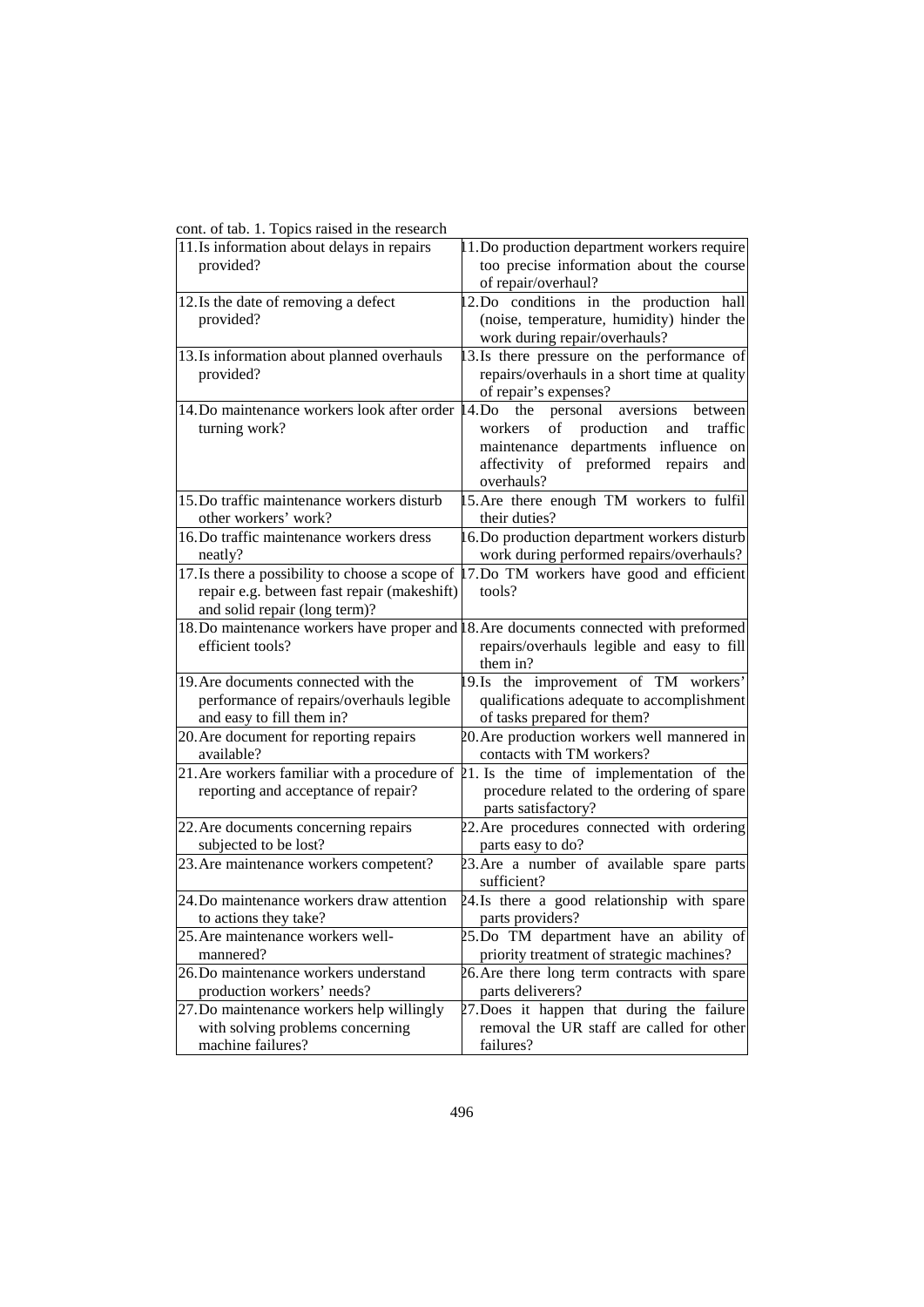|  |  |  |  |  |  |  |  |  | cont. of tab. 1. Topics raised in the research |  |
|--|--|--|--|--|--|--|--|--|------------------------------------------------|--|
|--|--|--|--|--|--|--|--|--|------------------------------------------------|--|

| 28. Are maintenance workers willing to stay | 28. Does it happen that repair/overhaul is not |
|---------------------------------------------|------------------------------------------------|
| longer at work to solve the matter?         | done due to political decisions (finance,      |
|                                             | maintenance, of client, organization-like)     |
| 129. Is the maintenance workers' time which |                                                |
| they spend removing used efficiently?       |                                                |
| 30. Are devices after repair meeting safety |                                                |
| standards                                   |                                                |

In both surveys, the questions were formulated in a transparent and simple way, so there was no doubt in their interpretation by respondents working in various positions and with different education. The answer to every question, is given based on a three-positional scale that allows the respondents to choose an appropriate category according to their opinion, namely: rarely, sometimes or often. Next to the answer a check box of significance of a given issue for the respondent, also using a three-positional scale: insignificant, significant or very significant. The next step of the method is to convert the various categories into the estimation by point. For the scale concerning the significance of a given issue category "insignificant" equals to 1 point, "significant" – equals to 2 points, a "very significant" – 3 points. The procedure for evaluation is analogous, except that the points assigned to particular categories vary depending on the form of questions, i.e., in one question a statement "rarely" may amount to 1 point, and in another one - 3 points. Such an alternate formulation of the questions will be an indicator to assess the reliability of the survey in terms of thoroughness in responding to individual questions, and will show whether the respondent understood the ideas of questions.

The questions were directed to the staff involved in the process of implementation of the service. The survey was directed to the production line employees (48 people) and maintenance department employees (16 persons).

### **3. Result analysis**

#### **3.1. General results**

The assessment was calculated from the obtained results, using the weighted average for each type of survey, according to the above presented formula:

$$
RW_{\acute{s}r} = \frac{\sum_{i=1}^{n} (R_i \times W_i)}{\sum_{i=1}^{n} W_i}
$$
 (1)

where:

- $n$  number of responses (number of questions  $\times$  number of surveys),
- R value of the assessment,
- W value of the significance.

So obtained values are eligible for three levels of assessment:

- − high (score from 2.34 to 3.00),
- average (score  $1.67$  to  $2.33$ ),
- low (score 1.00 to 1.66).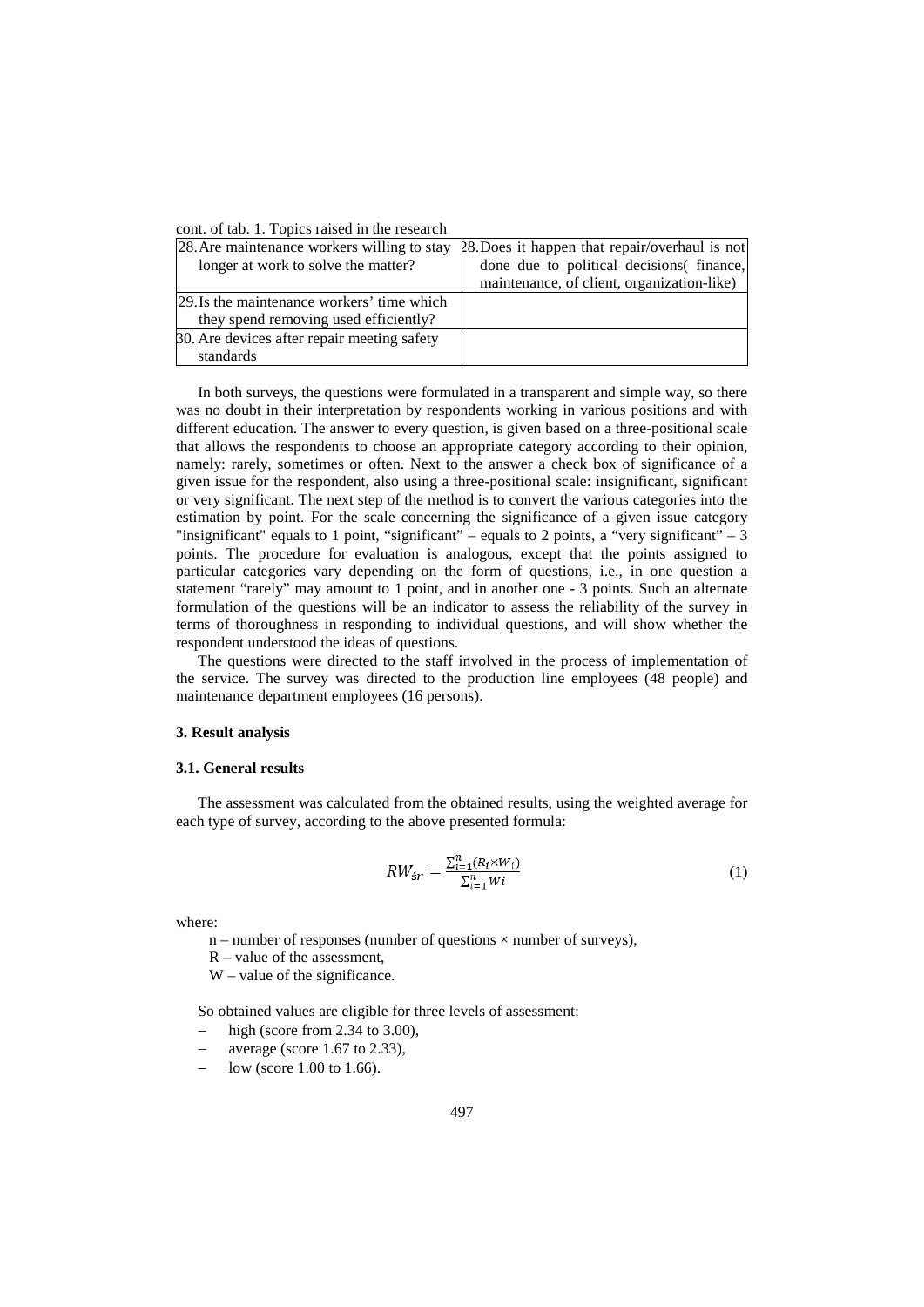From the results obtained the weighted average was calculated separately for each type of the survey. The results are as follows: assessment of the maintenance services work quality 2.81, assessment of the ability to work by the maintenance staff amounts to 2.57 (Fig 3).



Fig. 3. The general result matrix

The classification of results to a high level assessment indicates a very high level of effectiveness of cooperation between maintenance and production line departments,. That cooperation is very good. The high work opportunities of the maintenance services translate into a high appreciation of their work. The focus should be on maintaining the current status of cooperation in the future.

## **3.2. Detailed results**

Both in the area of the work quality and job opportunities of the maintenance department to identify the most important problems also can be performed based on the arrangement of scores in a modified quality map (Fig. 4 and 5).

That the results may be placed on, firstly the arithmetic mean must be calculated for the scores of individual issues raised in the surveys, then we calculate the arithmetic mean for the scores of significance of the particular issues. Thus the calculated values were put on the earlier prepared two maps of processes for different groups of the employees: production line and maintenance department employees.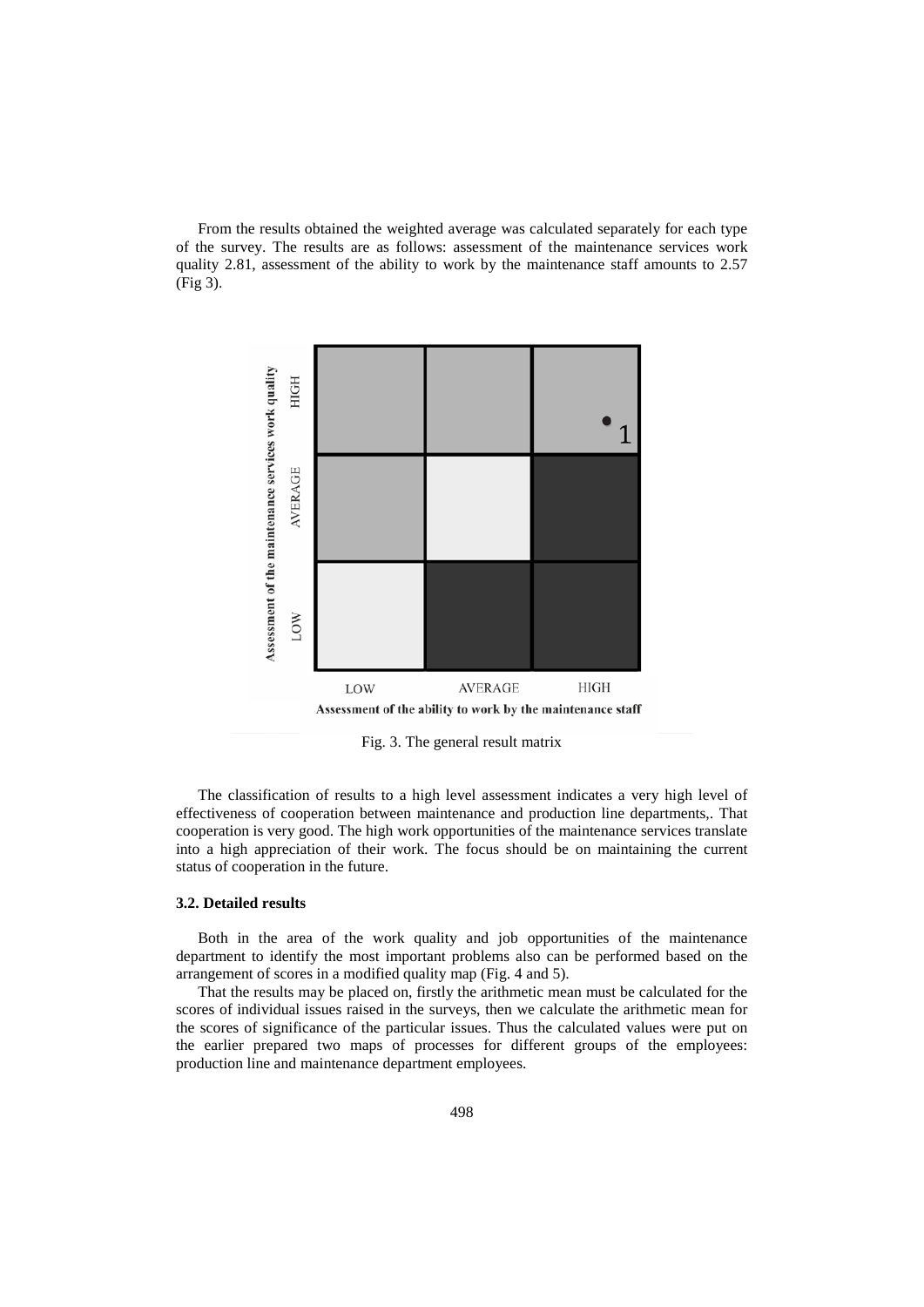The scores of the assessments and significance of the individual issues raised in the surveys are presented in table 2.

| $100.21$ and $0000$ $1000$ |                   | <b>Work quality</b> | <b>Job opportunities</b> |              |  |
|----------------------------|-------------------|---------------------|--------------------------|--------------|--|
| <b>Issue</b>               | <b>Assessment</b> | <b>Significance</b> | <b>Assessment</b>        | Significance |  |
| $\mathbf{1}$               | 2,958             | 3,000               | 3,000                    | 3,000        |  |
| $\overline{2}$             | 3,000             | 3,000               | 1,000                    | 3,000        |  |
| $\overline{3}$             | 2,979             | 3,000               | 2,625                    | 2,438        |  |
| $\overline{4}$             | 3,000             | 2,813               | 2,563                    | 2,875        |  |
| $\overline{5}$             | 2,938             | 2,688               | 2,375                    | 2,063        |  |
| 6                          | 2,646             | 2,396               | 2,813                    | 2,000        |  |
| $\overline{7}$             | 2,667             | 2,354               | 2,438                    | 2,000        |  |
| 8                          | 2,604             | 2,188               | 2,875                    | 2,063        |  |
| 9                          | 2,958             | 2,021               | 2,938                    | 2,000        |  |
| 10                         | 3,000             | 2,563               | 1,750                    | 1,375        |  |
| 11                         | 2,938             | 2,875               | 2,625                    | 1,625        |  |
| 12                         | 2,438             | 2,146               | 2,688                    | 2,813        |  |
| 13                         | 3,000             | 2,458               | 2,750                    | 2,375        |  |
| 14                         | 3,000             | 2,708               | 3,000                    | 1,188        |  |
| 15                         | 3,000             | 3,000               | 3,000                    | 2,938        |  |
| 16                         | 2,813             | 2,125               | 2,875                    | 2,875        |  |
| 17                         | 2,333             | 2,333               | 3,000                    | 2,875        |  |
| 18                         | 2,938             | 1,688               | 2,313                    | 2,000        |  |
| 19                         | 2,917             | 2,250               | 2,188                    | 2,000        |  |
| 20                         | 2,979             | 2,333               | 2,438                    | 2,000        |  |
| 21                         | 2,167             | 2,271               | 2,250                    | 2,813        |  |
| 22                         | 2,563             | 2,167               | 2,813                    | 2,063        |  |
| 23                         | 2,896             | 2,063               | 2,438                    | 2,063        |  |
| 24                         | 2,813             | 1,979               | 2,313                    | 2,063        |  |
| 25                         | 2,813             | 2,792               | 3,000                    | 3,000        |  |
| 26                         | 2,792             | 2,563               | 3,000                    | 2,438        |  |
| 27                         | 2,854             | 2,271               | 1,750                    | 2,438        |  |
| 28                         | 2,729             | 2,854               | 3,000                    | 2,750        |  |
| 29                         | 2,708             | 2,688               |                          |              |  |
| 30                         | 3,000             | 2,750               |                          |              |  |

Tab. 2. The survey results

From data contained in table 2 a matrix for the scores of the assessment of the maintenance services work, was drawn up, which is included in Figure 4.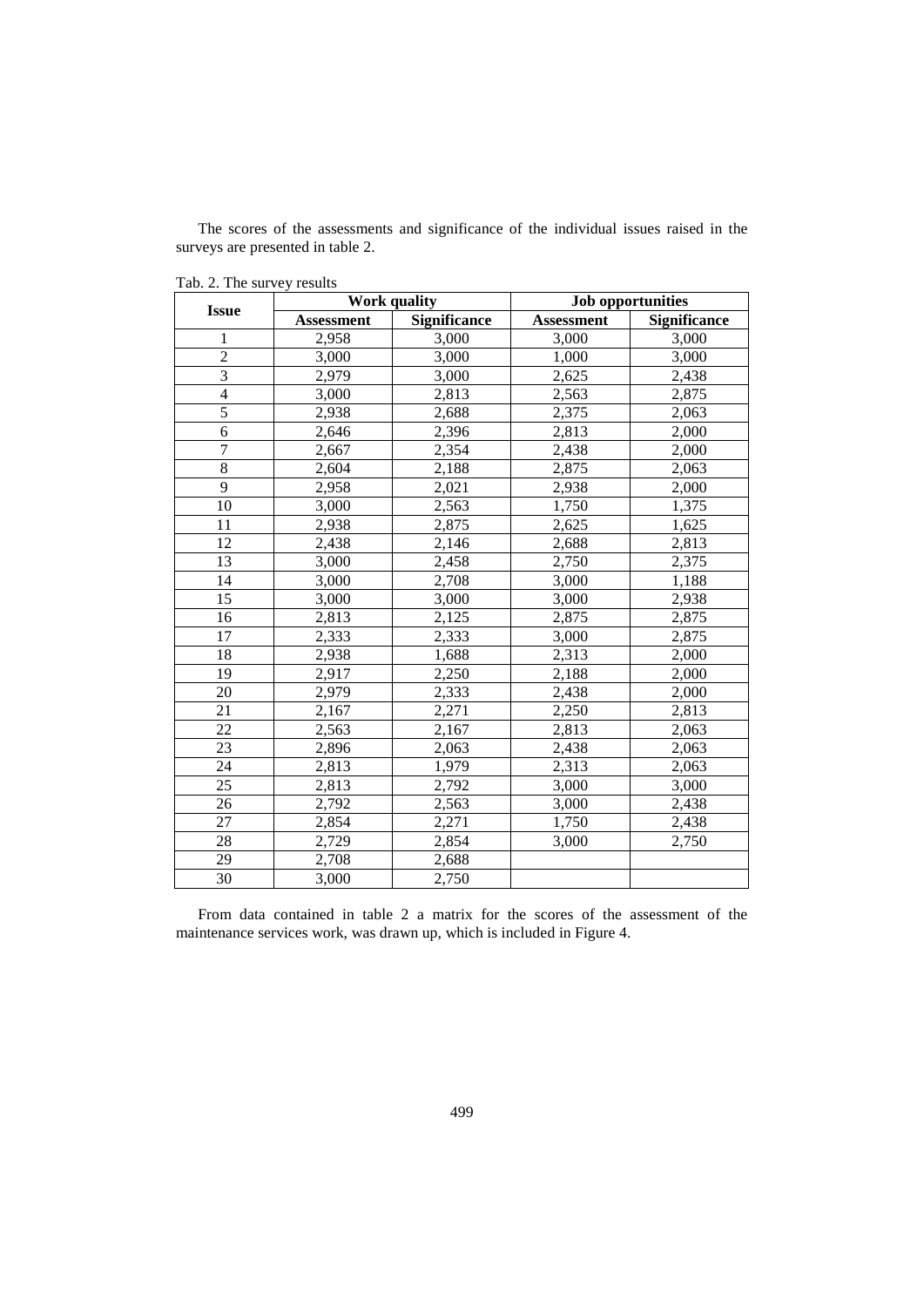

Fig. 4. Matrix of the assessment of the maintenance department work

The conducted analysis shows that most of the problems raised in the survey questions do not need to be improved and the level of cooperation with the maintenance department is high. This is a very satisfactory level - all the examined issues, included in the middle significance area obtained medium or high score, and the issues located within a high significance area were rated high. In this case there are no refresher actions needed, one should just take care to maintain that level.

Figure 5 shows a matrix of scores for assessment of the potential to perform the work by the maintenance employees.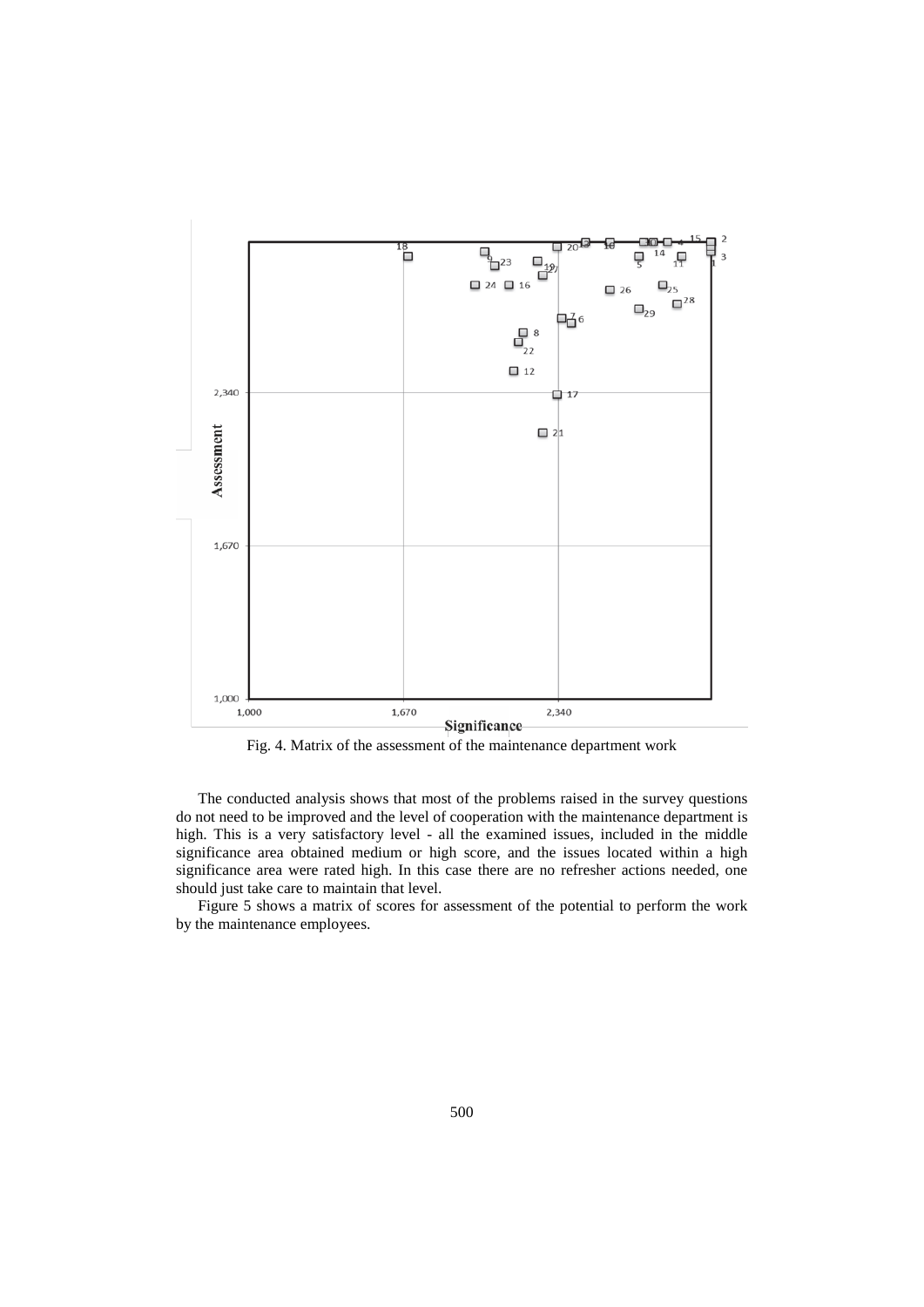

Fig. 5. Macierz oceny możliwości pracy

Ability to work of the maintenance employees is evaluated on a good level. Most issues are assessed adequately to their significance or higher. Here, the exception is the following question 2 - Does the arrangement of machines on the production floor allow an easy access to them during the machine renovation/ review?, Which has a high significance, and was evaluated at a low level. Similarly, the following issues 21 - Is the time of implementation of the procedure related to the ordering of spare parts satisfactory? and 27 – Does it happen that during the failure removal the UR staff are called for other failures? have a high significance, and only average scores. The aforementioned issues need to be improved as the first ones.

The further analysis scores classified according to the position held in the production department. Figure 6 shows the assessment of the maintenance work carried out by the employees employed as the blue-collar workers, Figure 7 illustrates the assessment of managers.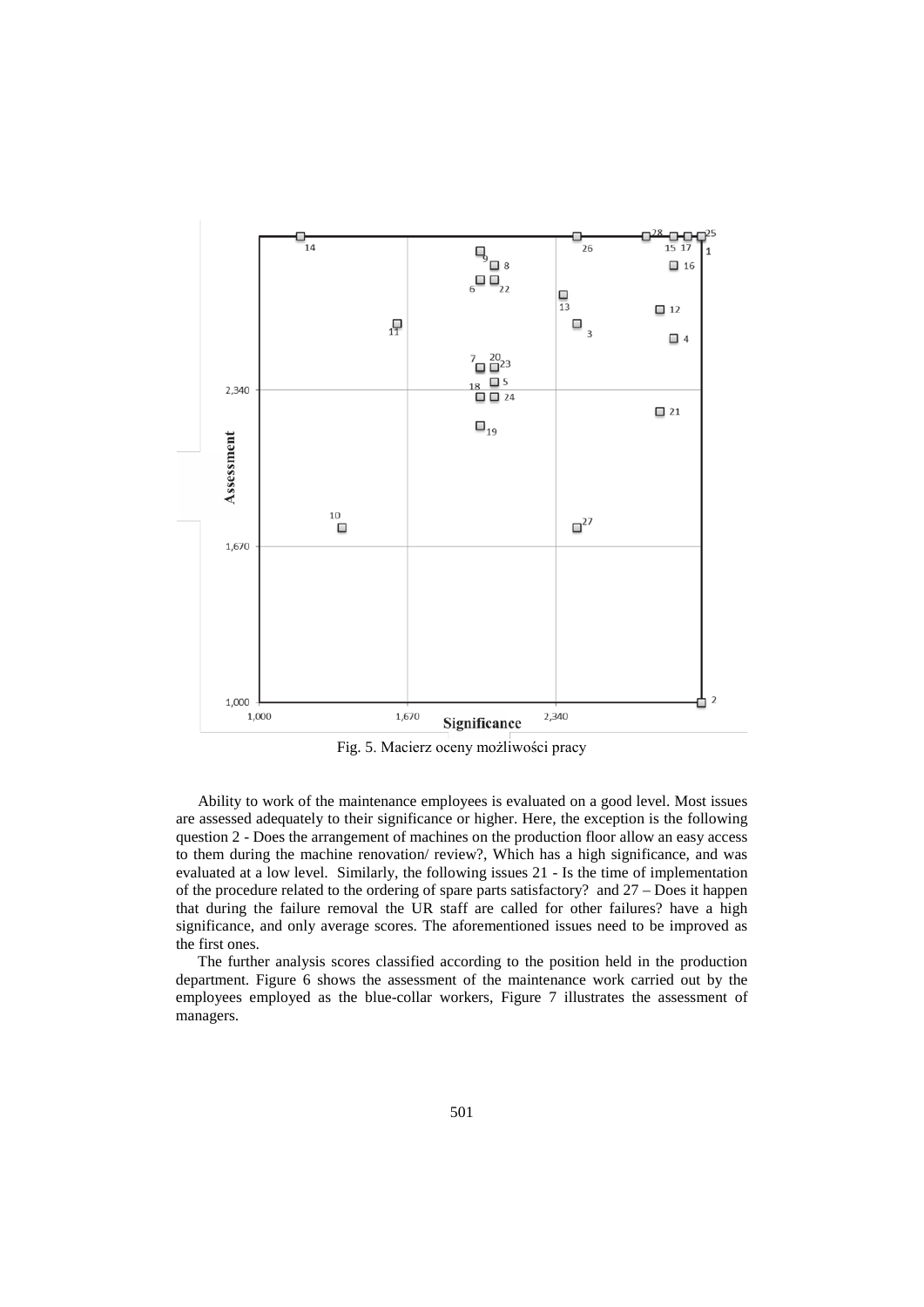

Fig. 6. Matrix of the assessment of the maintenance department work performed by line employees



Fig. 7. Matrix of assessment of the maintenance department work performed by managers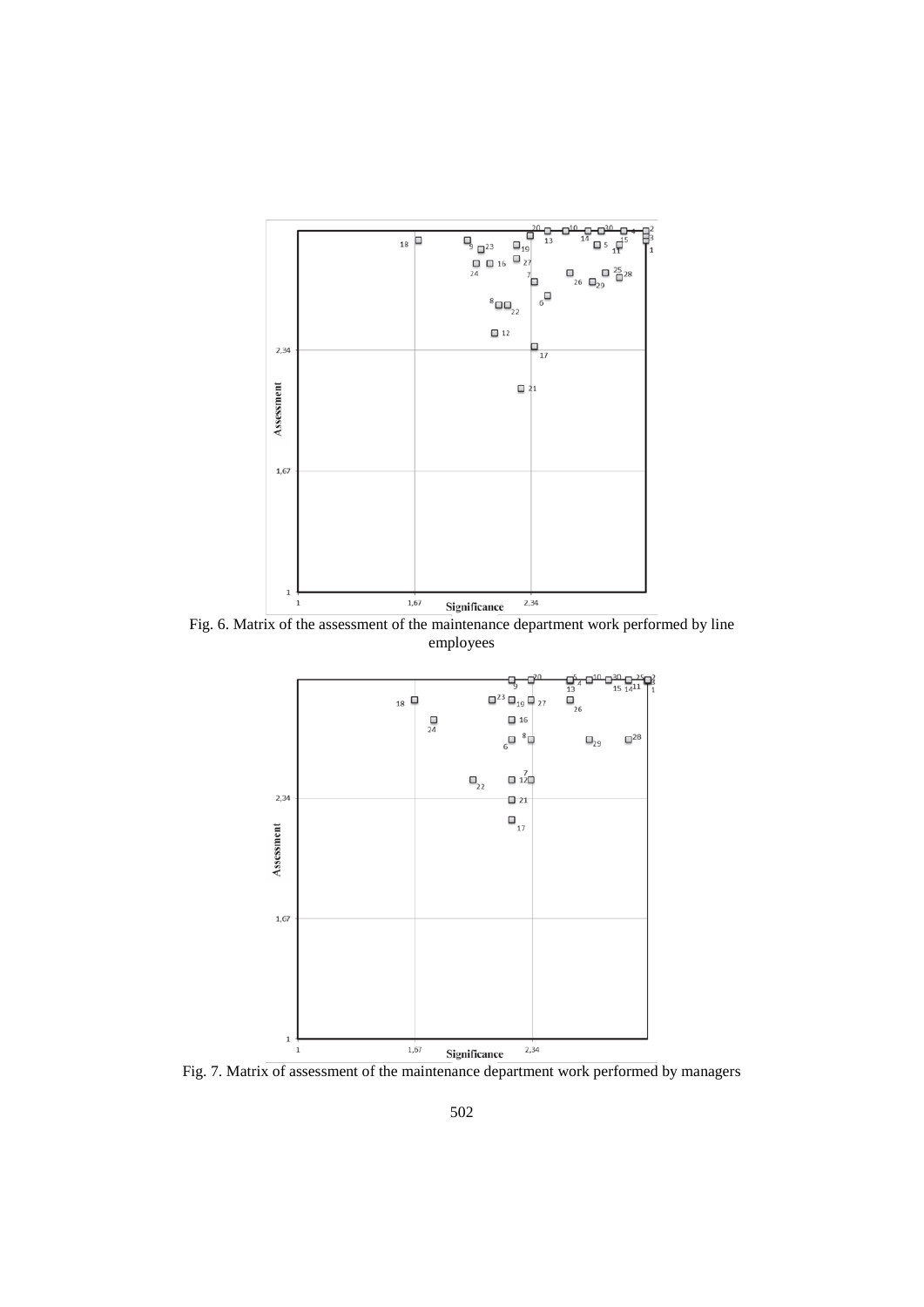The obtained results do not differ from each other, both in the amount of scores, and in terms of assigning of significance to the individual issues. The Managers and the workers very similarly perceive the quality of services provided by the maintenance staff, and similar issues are important to them.

## **4. Summary**

The analysis of the scores shows that the level of effectiveness of cooperation between the maintenance and the production line departments is correct. Satisfactory job opportunities of the maintenance services translate into a high assessment of their work and their large opportunities. The focus should be put on the elimination of negative factors, what in future will benefit for the entire company and the general internal customer satisfaction. Also extremely important may be the constant improvement attitude of the company. Its essence is the constant improvement of processes in a company through small improvements made by all the employees. The pro-quality action in the company are designed to involve all staff in the improvement process, as all the employees task is a continuing analysis of the processes, policies, methods and standards of work. This allows finding and eliminating errors and imperfections in the company operation.

The above method of the internal customer satisfaction level measuring in the area of cooperation of the production and maintenance departments, should help managers to make an analysis of the functioning of the maintenance department in terms of the work performed, and the possibility of its implementation with the resources existing within the organization. The developed method allows a rapid diagnose of the current problems which sources underlie the managerial and organizational decisions of the examined enterprise. It also allows determining the level of the internal customer satisfaction with the services provided by the maintenance services.

With the results obtained in the described method steps can be taken to improve the quality of those aspects of work, which are seen as worse by the internal customer, i.e., the production department, but also may draw attention to the difficulties encountered by the maintenance staff. Also relevant is the fact that the simultaneous analysis of these two areas of the company, helps to improve the atmosphere of the organization, shared dialogue, and the maintenance department - production department relationships.

### **5. Conclusion**

While summarizing the results of researches and analysis the following detailed conclusions have been defined:

- 1. The used method of survey satisfaction of the production department of the maintenance department work, showed that the level of effective cooperation between these departments is correct.
- 2. The aspects identified by the analysis undertaken, that require a necessary improvement include:
- when placing the new machines in the hall or changes to existing arrangement are made, the maintenance staff should also be consulted,
- use of assessment of the key components suppliers and finding the reserve suppliers, and if necessary replace them,
- the department staff work organization in a way impacting the effectiveness of their ongoing tasks.